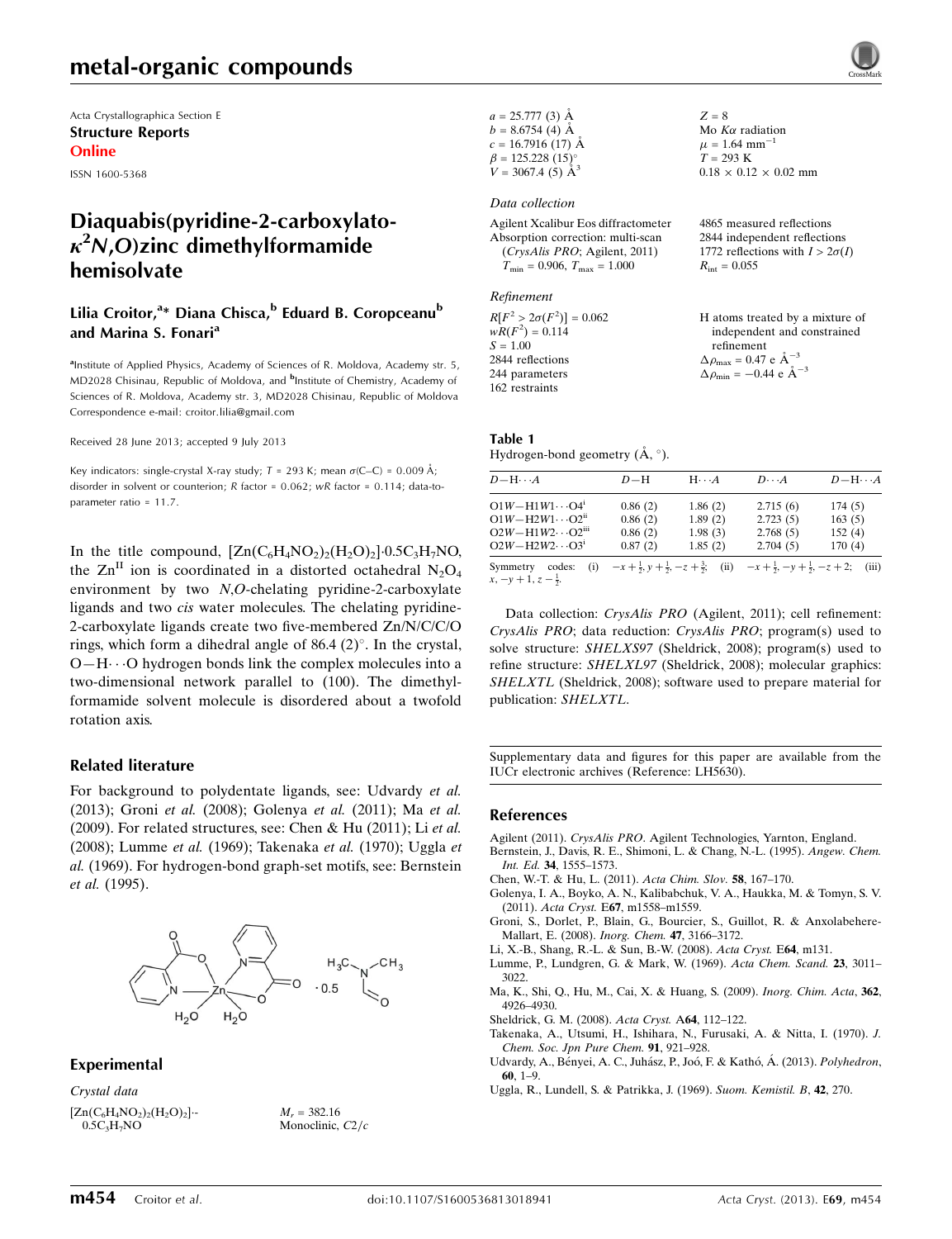# **supporting information**

*Acta Cryst.* (2013). E**69**, m454 [doi:10.1107/S1600536813018941]

# **Diaquabis(pyridine-2-carboxylato-***κ***<sup>2</sup>** *N***,***O***)zinc dimethylformamide hemisolvate**

### **Lilia Croitor, Diana Chisca, Eduard B. Coropceanu and Marina S. Fonari**

#### **S1. Comment**

Polydentate ligands such as pyridine-2-carboxylic acid (Hpic=picolinic acid) play important role in coordination chemistry and homogeneous catalysis. The combination of pyridyl and carboxyl groups in a single *bridge*-type ligand results in highly interconnected networks and gives limitless possibilities for increased network stability (Udvardy *et al.*, 2013; Groni *et al.*, 2008; Golenya *et al.* 2011). The COO- group and the nitrogen atom in Hpic have strong coordination abilities and multiple coordination modes (Ma *et al.*, 2009). Herein, we report the crystal structure of the title compound.

The molecular structure of the title complex is shown in Fig. 1. The  $\text{Zn}^{\text{II}}$  ion is coordinated in a distorted octahedral N2O4 environment by two pyridine N-atoms, two carboxylate O atoms and two O atoms of two *cis*-coordinated water molecules. Each of two coordinated pic residues results in the formation of a five-membered chelate ring. The dihedral angle between two chelate rings is 86.4 (2)°. In some similar pyridine-2-carboxylato Zn(II) complexes (Chen & Hu, 2011; Li *et al.*, 2008; Lumme *et al.*, 1969; Takenaka *et al.*, 1970; Uggla *et al.*, 1969) the two pic ligands lie in the equatorial plane, and the water molecules are in a *trans*-arrangement.

The crystal packing is directed by hydrogen bond interactions with the participation of water H-donor atoms and carboxylic group O atoms acting as acceptors. Complex molecules are combined into ladder-like tapes *via* alternation of two similar  $R_2^2(8)$  (Bernstein *et al.*, 1995) graph-set motifs (Table 1, Figs. 2 and 3). The overall hydrogen bond motif is a twodimensional layer parallel to (100). The title compound is isotypic with  $[Mn(C_6H_4NO_2)_2(H_2O)_2]$ <sup>0.5</sup>C<sub>2</sub>H<sub>3</sub>N (Groni *et al.*, 2008), where the dimethylformamide solvent in the title compound is substituted by the acetonitrile.

#### **S2. Experimental**

To  $Zn(BF<sub>4</sub>)(240$  mg, 1 mmol) dissolved in 15 ml of water was added Hpic(246 mg, 2 mmol) dissolved in 15 ml of mixture methanol/dimethylformamide 1:1  $(v/v)$ . The reaction mixture was refluxed for  $\sim$  15 min, and upon cooling to room temperature prism-shape colorless crystals precipitated (yield: 52%).

#### **S3. Refinement**

The C-bound hydrogen atoms were placed in calculated positions with  $C-H = 0.93\text{\AA}$  and were treated using a ridingmodel approximation with  $U_{iso}(H)=1.2U_{eq}(C)$  or C—H = 0.96Å and  $U_{iso}(H)=1.5U_{eq}(C)$  for methyl H atoms. Water O—H hydrogen atoms were located from a difference Fourier map at intermediate stage of the refinement and the O—H and H···H distances were restrained to be 0.86 (1) and 1.46 (1) Å. These hydrogen atoms were refined with isotropic displacement parameter  $U_{iso}(H)=1.5U_{eq}(O)$ . The dimethylformamide molecule is disordered about crystallographic twofold rotation axis.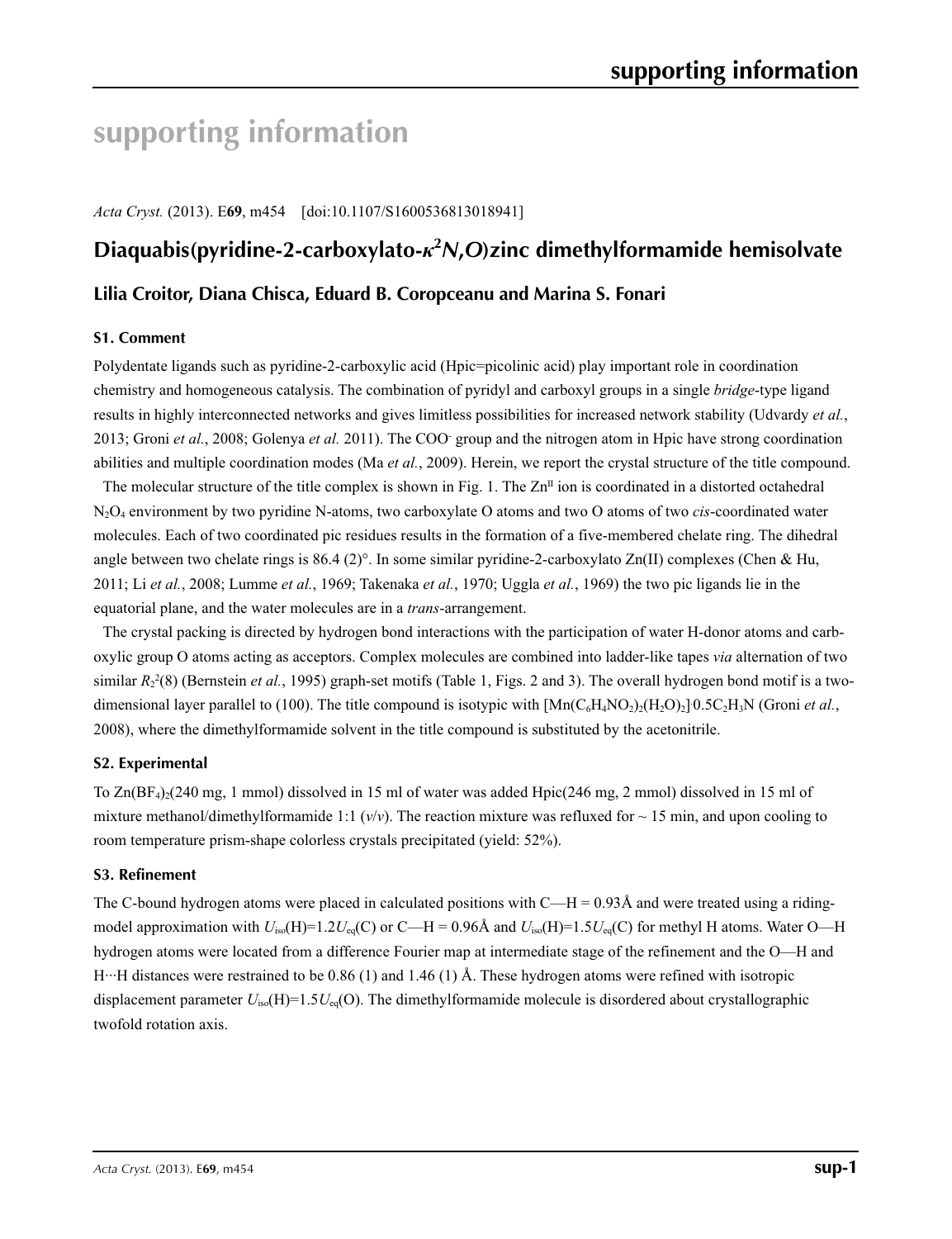

#### **Figure 1**

The molecular structure of  $[Zn(C_6H_4NO_2)_2(H_2O)_2]$ . Displacement ellipsoids are shown at the 30% probability level. H atoms are presented as small spheres of arbitrary radius.



## **Figure 2**

View along the crystallographic *c* axis. Solvent molecules are not shown. Hydrogen bonds are shown as dashed lines.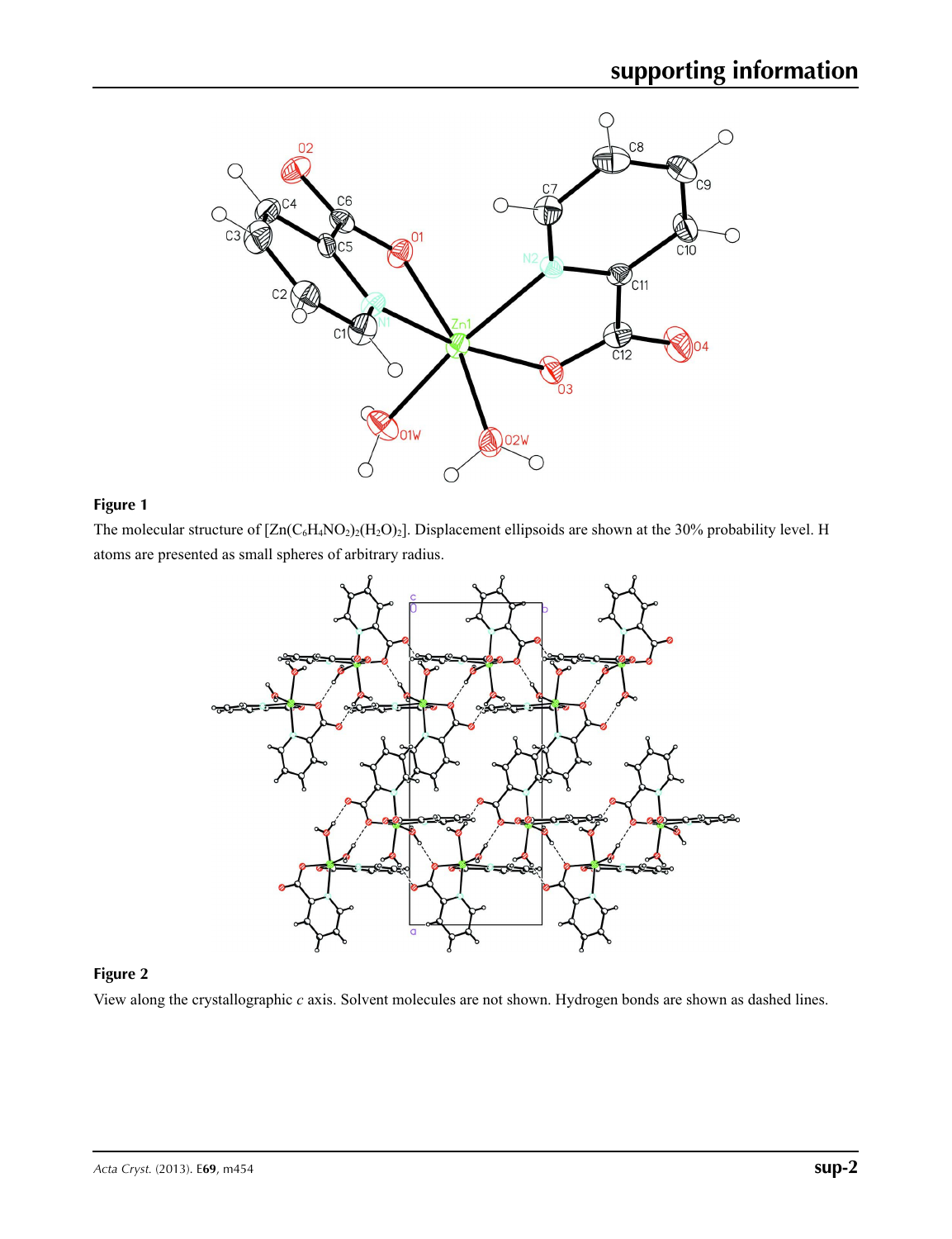

### **Figure 3**

Part of the crystal structure showing incorporation of DMF molecules in the crystal. The view is along the crystallographic *b* axis. Hydrogen bonds are shown as dashed lines.

## **Diaquabis(pyridine-2-carboxylato-***κ***<sup>2</sup>** *N***,***O***)zinc dimethylformamide hemisolvate**

| $F(000) = 1568$                                                         |
|-------------------------------------------------------------------------|
| $D_x = 1.655$ Mg m <sup>-3</sup>                                        |
| Mo Ka radiation, $\lambda = 0.71073$ Å                                  |
| Cell parameters from 957 reflections                                    |
| $\theta$ = 3.0–28.9°                                                    |
| $\mu = 1.64$ mm <sup>-1</sup>                                           |
| $T = 293 \text{ K}$                                                     |
| Prism, colourless                                                       |
| $0.18 \times 0.12 \times 0.02$ mm                                       |
|                                                                         |
|                                                                         |
| 4865 measured reflections                                               |
| 2844 independent reflections                                            |
| 1772 reflections with $I > 2\sigma(I)$                                  |
| $R_{\text{int}} = 0.055$                                                |
| $\theta_{\text{max}} = 25.5^{\circ}, \theta_{\text{min}} = 3.0^{\circ}$ |
| $h = -31 \rightarrow 25$                                                |
|                                                                         |

 $k = -10 \rightarrow 5$ *l* = −9→20

 $T_{\text{min}} = 0.906, T_{\text{max}} = 1.000$ 

Absorption correction: multi-scan (*CrysAlis PRO*; Agilent, 2011)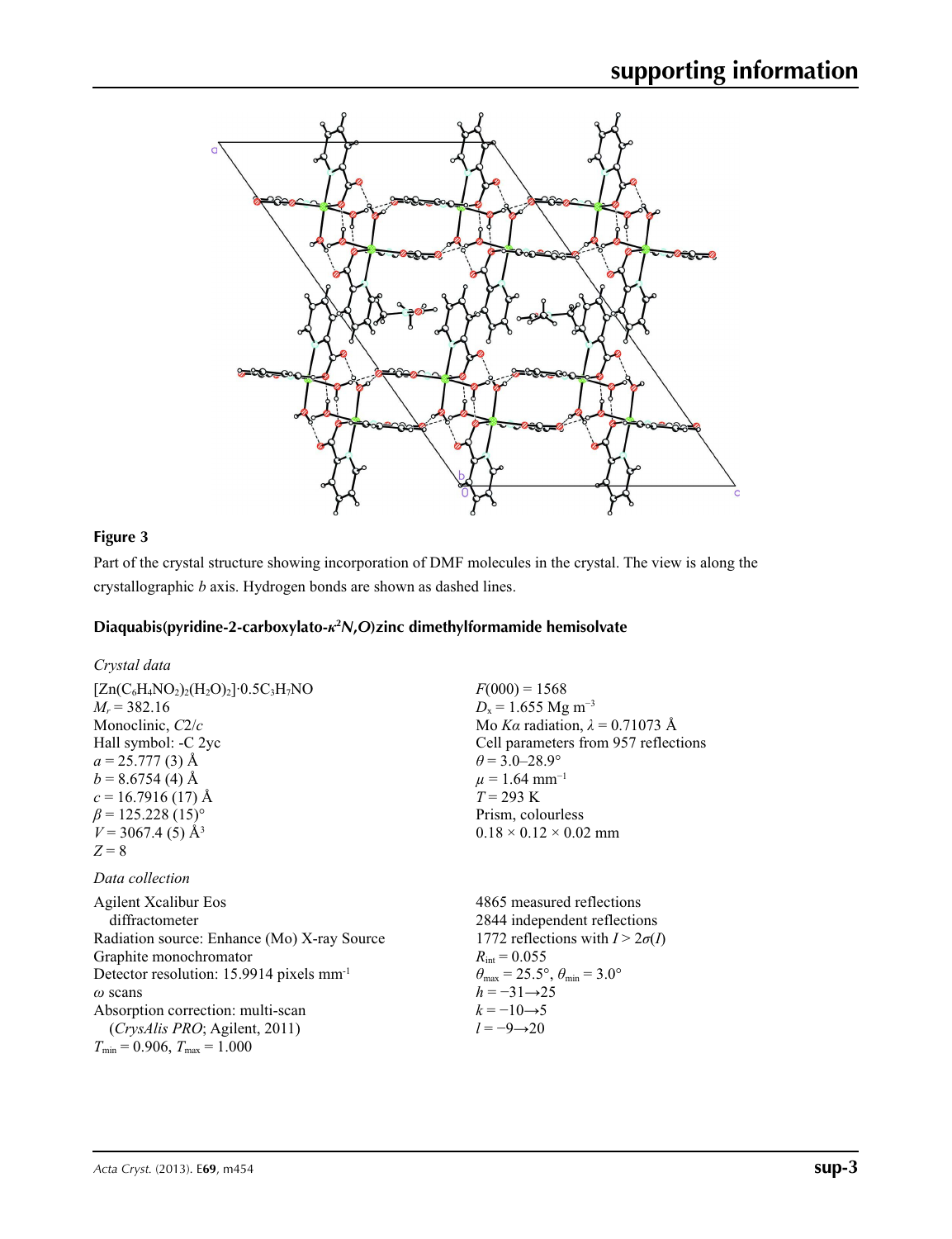*Refinement*

| Secondary atom site location: difference Fourier          |
|-----------------------------------------------------------|
| map                                                       |
| Hydrogen site location: inferred from                     |
| neighbouring sites                                        |
| H atoms treated by a mixture of independent               |
| and constrained refinement                                |
| $w = 1/[\sigma^2(F_0^2) + (0.025P)^2]$                    |
| where $P = (F_0^2 + 2F_c^2)/3$                            |
| $(\Delta/\sigma)_{\text{max}} = 0.001$                    |
| $\Delta\rho_{\text{max}} = 0.47$ e $\AA^{-3}$             |
| $\Delta\rho_{\rm min} = -0.44 \text{ e } \text{\AA}^{-3}$ |
|                                                           |

#### *Special details*

**Geometry**. All e.s.d.'s (except the e.s.d. in the dihedral angle between two l.s. planes) are estimated using the full covariance matrix. The cell e.s.d.'s are taken into account individually in the estimation of e.s.d.'s in distances, angles and torsion angles; correlations between e.s.d.'s in cell parameters are only used when they are defined by crystal symmetry. An approximate (isotropic) treatment of cell e.s.d.'s is used for estimating e.s.d.'s involving l.s. planes.

**Refinement**. Refinement of  $F^2$  against ALL reflections. The weighted *R*-factor  $wR$  and goodness of fit *S* are based on  $F^2$ , conventional *R*-factors *R* are based on *F*, with *F* set to zero for negative  $F^2$ . The threshold expression of  $F^2 > \sigma(F^2)$  is used only for calculating *R*-factors(gt) *etc*. and is not relevant to the choice of reflections for refinement. *R*-factors based on *F*<sup>2</sup> are statistically about twice as large as those based on *F*, and *R*- factors based on ALL data will be even larger.

*Fractional atomic coordinates and isotropic or equivalent isotropic displacement parameters (Å<sup>2</sup>)* 

|                | $\boldsymbol{\chi}$ | $\mathcal{Y}$ | z          | $U_{\rm iso}*/U_{\rm eq}$ | Occ. (2) |
|----------------|---------------------|---------------|------------|---------------------------|----------|
| Zn1            | 0.18837(3)          | 0.40000(7)    | 0.78138(4) | 0.0278(2)                 |          |
| N1             | 0.18028(19)         | 0.6106(5)     | 0.8391(3)  | 0.0273(11)                |          |
| N2             | 0.08845(19)         | 0.3806(5)     | 0.6684(3)  | 0.0253(10)                |          |
| O <sub>1</sub> | 0.17673(17)         | 0.3193(4)     | 0.8877(2)  | 0.0338(10)                |          |
| O2             | 0.17327(17)         | 0.3959(4)     | 1.0115(2)  | 0.0367(10)                |          |
| O <sub>3</sub> | 0.18125(17)         | 0.1902(4)     | 0.7129(3)  | 0.0335(10)                |          |
| O <sub>4</sub> | 0.11570(19)         | 0.0343(5)     | 0.5895(3)  | 0.0555(13)                |          |
| C1             | 0.1798(3)           | 0.7558(6)     | 0.8114(4)  | 0.0396(16)                |          |
| H1             | 0.1837              | 0.7722        | 0.7603     | $0.048*$                  |          |
| C <sub>2</sub> | 0.1738(3)           | 0.8813(6)     | 0.8553(4)  | 0.0433(16)                |          |
| H2             | 0.1739              | 0.9808        | 0.8347     | $0.052*$                  |          |
| C <sub>3</sub> | 0.1677(3)           | 0.8573(7)     | 0.9300(4)  | 0.0441(17)                |          |
| H3             | 0.1633              | 0.9405        | 0.9606     | $0.053*$                  |          |
| C <sub>4</sub> | 0.1681(2)           | 0.7106(6)     | 0.9593(4)  | 0.0336(14)                |          |
| H <sub>4</sub> | 0.1646              | 0.6931        | 1.0107     | $0.040*$                  |          |
| C <sub>5</sub> | 0.1738(2)           | 0.5873(6)     | 0.9120(3)  | 0.0256(13)                |          |
| C6             | 0.1751(2)           | 0.4195(6)     | 0.9396(4)  | 0.0279(13)                |          |
| C7             | 0.0422(3)           | 0.4729(6)     | 0.6531(4)  | 0.0364(15)                |          |
| H7             | 0.0529              | 0.5598        | 0.6921     | $0.044*$                  |          |
| C8             | $-0.0215(3)$        | 0.4441(7)     | 0.5811(4)  | 0.0461(17)                |          |
| H8             | $-0.0529$           | 0.5086        | 0.5735     | $0.055*$                  |          |
| C9             | $-0.0372(3)$        | 0.3196(7)     | 0.5217(4)  | 0.0428(16)                |          |
| H9             | $-0.0794$           | 0.2990        | 0.4717     | $0.051*$                  |          |
| C10            | 0.0109(3)           | 0.2248(7)     | 0.5376(4)  | 0.0376(15)                |          |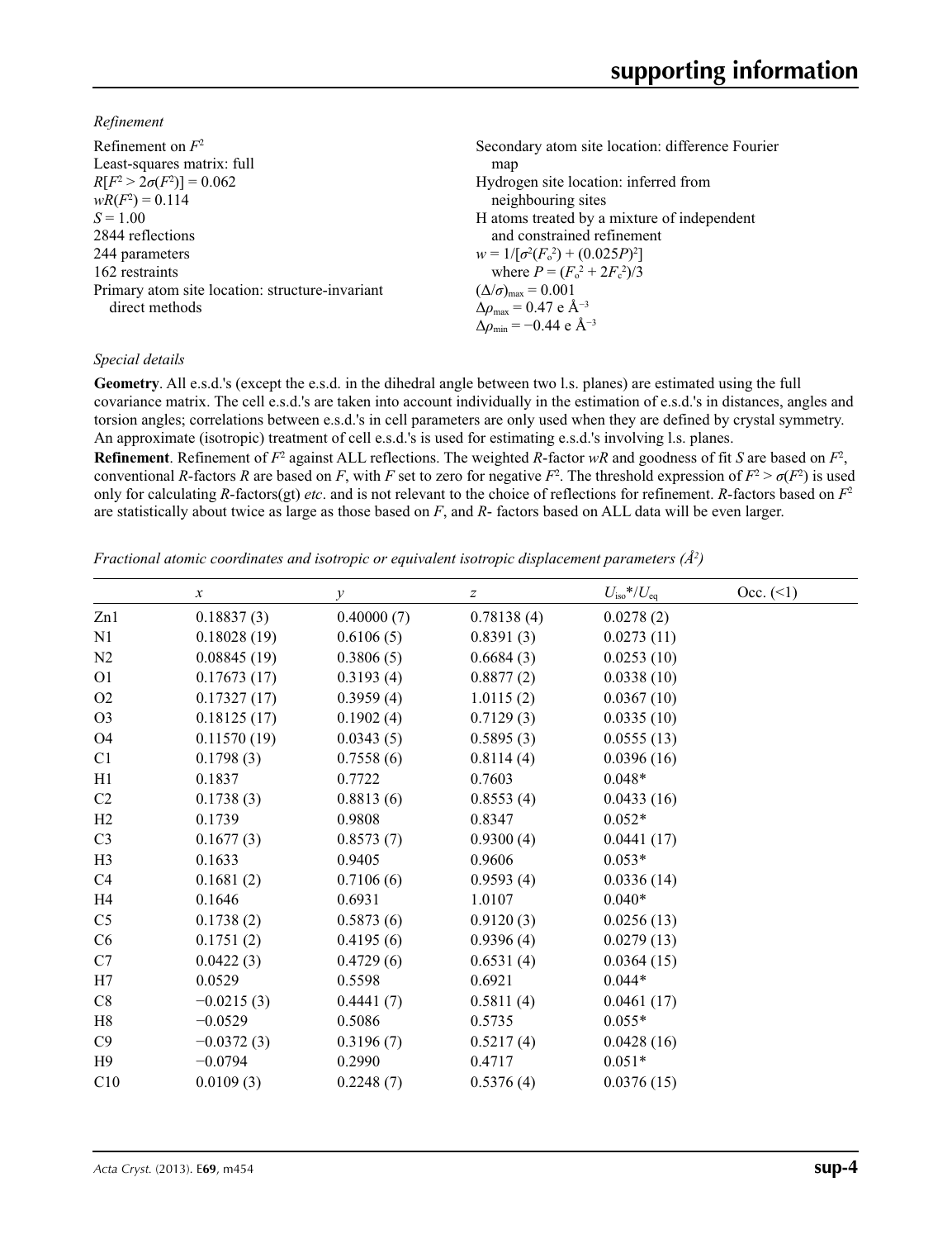| H10               | 0.0014      | 0.1393     | 0.4980     | $0.045*$      |      |
|-------------------|-------------|------------|------------|---------------|------|
| C11               | 0.0729(3)   | 0.2570(6)  | 0.6122(4)  | 0.0268(13)    |      |
| C12               | 0.1270(3)   | 0.1516(6)  | 0.6384(4)  | 0.0326(14)    |      |
| O1W               | 0.28549(18) | 0.3692(5)  | 0.8823(3)  | 0.0389(10)    |      |
| H1W1              | 0.3148(18)  | 0.425(5)   | 0.888(4)   | $0.05(2)$ *   |      |
| H2W1              | 0.298(2)    | 0.296(4)   | 0.924(3)   | $0.042(19)*$  |      |
| O2W               | 0.2112(2)   | 0.5202(5)  | 0.6968(3)  | 0.0413(11)    |      |
| H1W2              | 0.199(2)    | 0.512(5)   | 0.6369(16) | $0.031(16)^*$ |      |
| H2W2              | 0.2454(17)  | 0.575(6)   | 0.732(3)   | $0.05(2)$ *   |      |
| O <sub>1</sub> X  | 0.9935(9)   | 0.7274(12) | 0.7077(8)  | 0.142(8)      | 0.50 |
| N1X               | 0.9961(14)  | 0.9688(8)  | 0.7567(15) | 0.065(4)      | 0.50 |
| C1X               | 0.9916(9)   | 0.8645(13) | 0.6968(9)  | 0.093(8)      | 0.50 |
| H1X               | 0.9865      | 0.8999     | 0.6404     | $0.112*$      | 0.50 |
| C2X               | 1.0023(11)  | 0.9255(17) | 0.8428(12) | 0.090(7)      | 0.50 |
| H <sub>2</sub> XA | 0.9611      | 0.9229     | 0.8307     | $0.135*$      | 0.50 |
| H <sub>2</sub> XB | 1.0286      | 0.9990     | 0.8933     | $0.135*$      | 0.50 |
| H <sub>2</sub> XC | 1.0214      | 0.8252     | 0.8629     | $0.135*$      | 0.50 |
| C3X               | 0.996(3)    | 1.1310(9)  | 0.739(3)   | 0.194(10)     | 0.50 |
| H3XA              | 1.0385      | 1.1673     | 0.7715     | $0.292*$      | 0.50 |
| H3XB              | 0.9750      | 1.1854     | 0.7631     | $0.292*$      | 0.50 |
| H3XC              | 0.9731      | 1.1486     | 0.6700     | $0.292*$      | 0.50 |
|                   |             |            |            |               |      |

*Atomic displacement parameters (Å2 )*

|                | $U^{11}$  | $L^{22}$  | $\mathcal{L}^{\beta 3}$ | $U^{12}$     | $U^{13}$  | $U^{23}$      |
|----------------|-----------|-----------|-------------------------|--------------|-----------|---------------|
| Zn1            | 0.0328(4) | 0.0260(4) | 0.0265(4)               | $-0.0006(3)$ | 0.0182(3) | $-0.0013(3)$  |
| N1             | 0.034(3)  | 0.026(2)  | 0.026(2)                | 0.001(2)     | 0.020(2)  | 0.002(2)      |
| N2             | 0.024(3)  | 0.024(3)  | 0.028(3)                | 0.001(2)     | 0.015(2)  | 0.000(2)      |
| O <sub>1</sub> | 0.045(3)  | 0.027(2)  | 0.032(2)                | $-0.002(2)$  | 0.024(2)  | $-0.0019(18)$ |
| O <sub>2</sub> | 0.046(3)  | 0.041(2)  | 0.032(2)                | 0.005(2)     | 0.027(2)  | 0.0093(19)    |
| O <sub>3</sub> | 0.024(2)  | 0.033(2)  | 0.034(2)                | 0.0005(19)   | 0.011(2)  | $-0.0076(19)$ |
| O4             | 0.039(3)  | 0.047(3)  | 0.065(3)                | 0.000(2)     | 0.022(3)  | $-0.030(2)$   |
| C1             | 0.057(5)  | 0.029(3)  | 0.038(4)                | $-0.006(3)$  | 0.030(4)  | 0.004(3)      |
| C2             | 0.053(4)  | 0.022(3)  | 0.053(4)                | $-0.008(3)$  | 0.030(4)  | $-0.006(3)$   |
| C <sub>3</sub> | 0.053(5)  | 0.032(4)  | 0.049(4)                | 0.003(3)     | 0.030(4)  | $-0.011(3)$   |
| C <sub>4</sub> | 0.039(4)  | 0.037(4)  | 0.031(3)                | $-0.002(3)$  | 0.024(3)  | $-0.003(3)$   |
| C <sub>5</sub> | 0.019(3)  | 0.029(3)  | 0.020(3)                | $-0.001(3)$  | 0.006(3)  | $-0.006(3)$   |
| C6             | 0.021(3)  | 0.030(3)  | 0.027(3)                | 0.000(3)     | 0.010(3)  | 0.005(3)      |
| C7             | 0.039(4)  | 0.028(3)  | 0.041(4)                | 0.008(3)     | 0.023(3)  | $-0.001(3)$   |
| C8             | 0.036(4)  | 0.045(4)  | 0.062(5)                | 0.019(3)     | 0.031(4)  | 0.013(3)      |
| C9             | 0.026(4)  | 0.050(4)  | 0.046(4)                | 0.001(3)     | 0.017(3)  | 0.001(4)      |
| C10            | 0.029(4)  | 0.036(4)  | 0.038(4)                | $-0.005(3)$  | 0.013(3)  | $-0.010(3)$   |
| C11            | 0.032(3)  | 0.024(3)  | 0.031(3)                | $-0.002(3)$  | 0.021(3)  | 0.001(3)      |
| C12            | 0.037(4)  | 0.025(3)  | 0.040(4)                | 0.005(3)     | 0.025(3)  | 0.003(3)      |
| O1W            | 0.030(3)  | 0.032(3)  | 0.041(3)                | $-0.005(2)$  | 0.013(2)  | 0.012(2)      |
| O2W            | 0.049(3)  | 0.049(3)  | 0.026(2)                | $-0.020(2)$  | 0.022(2)  | $-0.005(2)$   |
| O1X            | 0.117(11) | 0.095(9)  | 0.19(2)                 | 0.029(11)    | 0.074(17) | $-0.078(9)$   |
| N1X            | 0.123(11) | 0.043(6)  | 0.074(8)                | 0.023(15)    | 0.082(8)  | 0.005(13)     |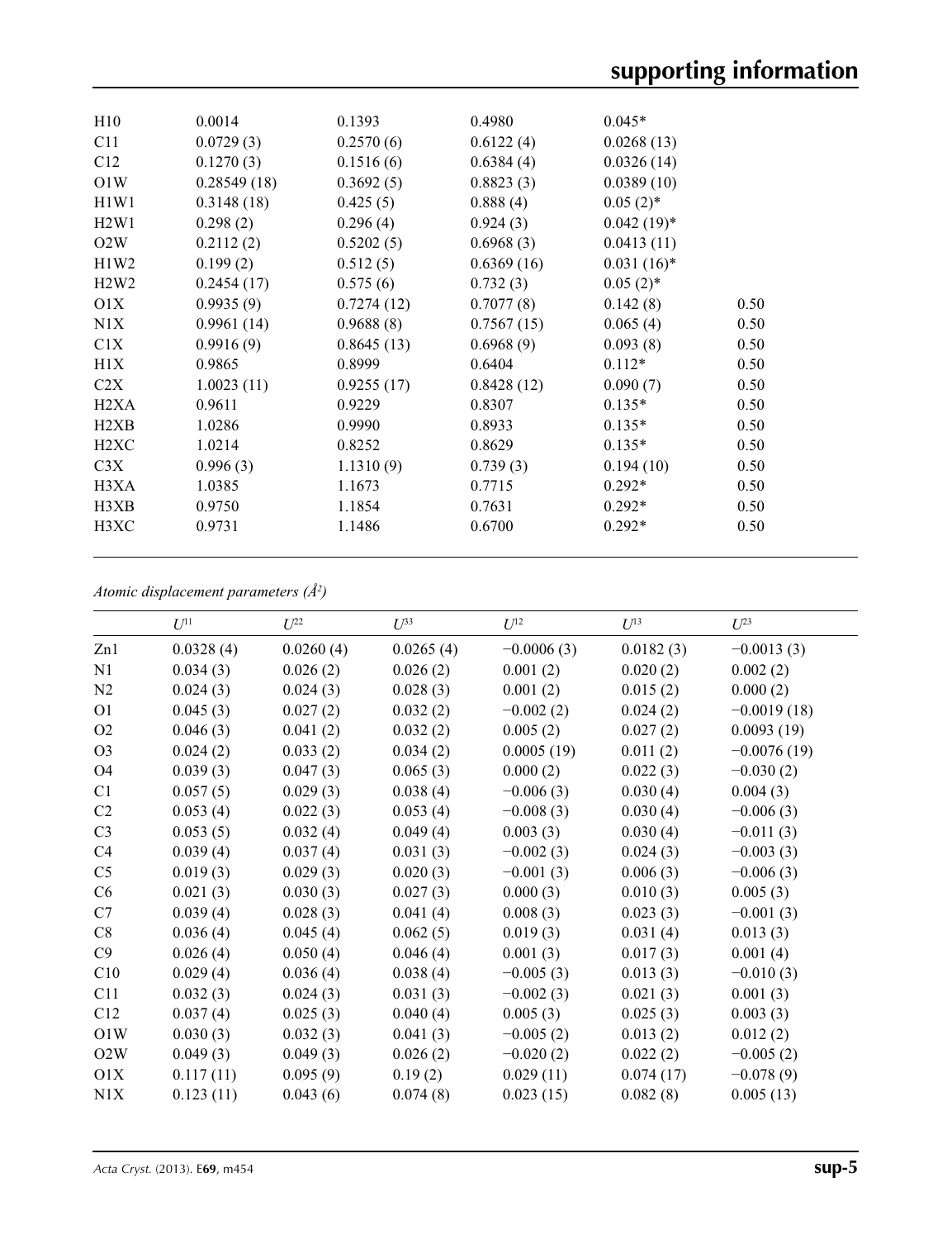# **supporting information**

| C <sub>1</sub> X | 0.072(14) | 0.13(2)   | 0.071(16) | 0.034(17) | 0.040(14) | $-0.035(15)$ |
|------------------|-----------|-----------|-----------|-----------|-----------|--------------|
| C <sub>2</sub> X | 0.132(18) | 0.084(15) | 0.072(14) | 0.015(12) | 0.069(14) | 0.015(10)    |
| C <sub>3</sub> X | 0.45(3)   | 0.055(9)  | 0.26(2)   | 0.02(5)   | 0.31(3)   | 0.03(3)      |

*Geometric parameters (Å, º)*

| $Zn1 - O1W$       | 2.078(4)   | $C7 - H7$         | 0.9300    |
|-------------------|------------|-------------------|-----------|
| $Zn1 - O1$        | 2.094(3)   | $C8-C9$           | 1.363(7)  |
| $Zn1 - O2W$       | 2.101(4)   | $C8 - H8$         | 0.9300    |
| $Zn1 - O3$        | 2.104(3)   | $C9 - C10$        | 1.379(7)  |
| $Zn1 - N1$        | 2.134(4)   | $C9 - H9$         | 0.9300    |
| $Zn1 - N2$        | 2.150(4)   | $C10 - C11$       | 1.375(7)  |
| $N1 - C1$         | 1.341(6)   | $C10 - H10$       | 0.9300    |
| $N1 - C5$         | 1.343(6)   | $C11 - C12$       | 1.506(7)  |
| $N2 - C11$        | 1.329(6)   | $O1W - H1W1$      | 0.857(18) |
| $N2-C7$           | 1.333(6)   | $O1W - H2W1$      | 0.857(18) |
| $O1 - C6$         | 1.249(6)   | $O2W - H1W2$      | 0.863(18) |
| $O2 - C6$         | 1.251(6)   | O2W-H2W2          | 0.866(19) |
| $O3 - C12$        | 1.271(6)   | $O1X - C1X$       | 1.1999    |
| $O4 - C12$        | 1.233(6)   | $N1X-C1X$         | 1.3069    |
| $C1-C2$           | 1.373(7)   | $N1X-C2X$         | 1.4118    |
| $Cl-H1$           | 0.9300     | $N1X-C3X$         | 1.4373    |
| $C2-C3$           | 1.368(7)   | $C1X - H1X$       | 0.9300    |
| $C2-H2$           | 0.9300     | C2X-H2XA          | 0.9600    |
| $C3-C4$           | 1.362(7)   | $C2X - H2XB$      | 0.9600    |
| $C3-H3$           | 0.9300     | C2X-H2XC          | 0.9600    |
| $C4 - C5$         | 1.390(7)   | $C3X - H3XA$      | 0.9600    |
| $C4 - H4$         | 0.9300     | $C3X - H3XB$      | 0.9600    |
| $C5-C6$           | 1.523(7)   | C3X-H3XC          | 0.9600    |
| $C7-C8$           | 1.389(7)   |                   |           |
|                   |            |                   |           |
| $O1W - Zn1 - O1$  | 87.68 (16) | $N1-C5-C6$        | 115.4(4)  |
| $O1W - Zn1 - O2W$ | 86.53 (18) | $C4-C5-C6$        | 123.6(5)  |
| $O1 - Zn1 - O2W$  | 167.39(15) | $O1 - C6 - O2$    | 126.5(5)  |
| $O1W - Zn1 - O3$  | 91.07(15)  | $O1 - C6 - C5$    | 117.2(5)  |
| $O1 - Zn1 - O3$   | 99.57 (14) | $O2-C6-C5$        | 116.3(5)  |
| $O2W - Zn1 - O3$  | 91.74 (16) | $N2 - C7 - C8$    | 122.5(5)  |
| $O1W - Zn1 - N1$  | 97.31 (16) | $N2 - C7 - H7$    | 118.8     |
| $O1 - Zn1 - N1$   | 78.44 (15) | $C8-C7-H7$        | 118.8     |
| $O2W - Zn1 - N1$  | 91.19 (17) | $C9 - C8 - C7$    | 118.9(5)  |
| $O3 - Zn1 - N1$   | 171.28(15) | $C9-C8-H8$        | 120.6     |
| $O1W - Zn1 - N2$  | 167.46(16) | $C7-C8-H8$        | 120.6     |
| $O1 - Zn1 - N2$   | 92.17(15)  | $C8 - C9 - C10$   | 118.4(6)  |
| $O2W - Zn1 - N2$  | 95.90 (16) | $C8-C9-H9$        | 120.8     |
| $O3 - Zn1 - N2$   | 76.58(15)  | $C10-C9-H9$       | 120.8     |
| $N1 - Zn1 - N2$   | 94.94 (16) | $C11 - C10 - C9$  | 119.9(5)  |
| $C1 - N1 - C5$    | 118.5(5)   | $C11 - C10 - H10$ | 120.1     |
| $Cl-M1-Zn1$       | 129.1(4)   | $C9 - C10 - H10$  | 120.1     |